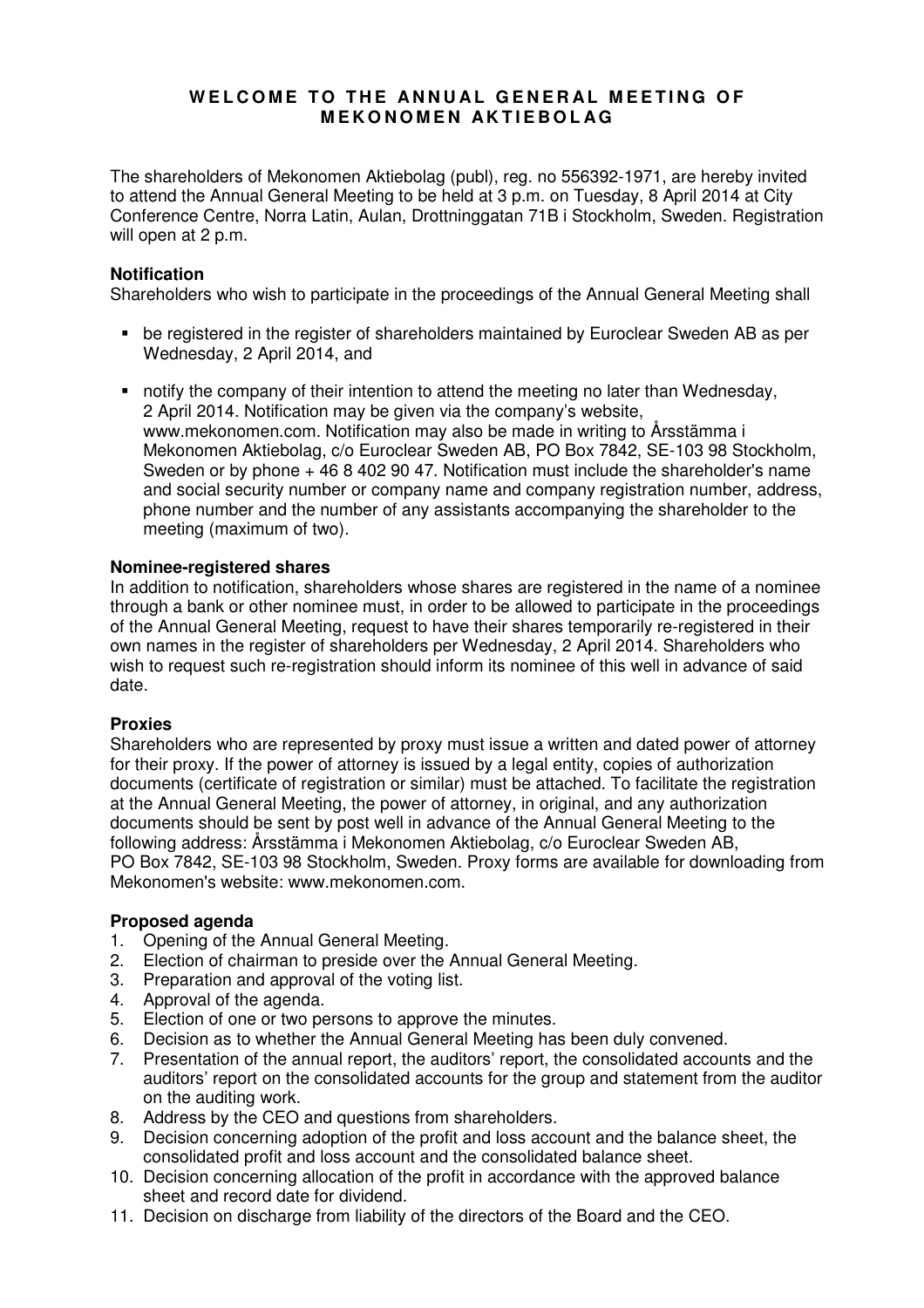- 12. Report on the Nominating Committee's work and proposals.
- 13. Determination of the number of directors of the Board and deputies of the Board to be elected by the Annual General Meeting.
- 14. Determination of directors' and auditors' fees.
- 15. Election of chairman of the Board, other directors of the Board and deputy directors, if any.
- 16. Election of auditor.
- 17. Determination of quidelines for appointment of the Nominating Committee etc.
- 18. Determination of guidelines for remuneration to senior executives.
- 19. Resolution on employees' acquisition of shares in subsidiaries.
- 20. Resolution on authorization of the Board to issue new shares.
- 21. Closing of the Annual General Meeting.

# **The Nominating Committee's proposals**

#### **Items 2 and 13 - 16 - Chairman of the Annual General Meeting, number of directors and deputy directors, fees, chairman of the Board and other directors and auditor**

The Nominating Committee of Mekonomen, which has been appointed in accordance with the guidelines decided upon at the 2013 Annual General Meeting, consists of Alexandra Mörner (Axel Johnson Aktiebolag), committee chair, Anna Ohlsson-Leijon (SEB Fonder), Arne Lööw (Fjärde AP-fonden) and Leif Törnvall (Alecta). Fredrik Persson, chairman of the Board, is co-opted member of the Nominating Committee.

The Nominating Committee has made the following proposal.

- Item 2 Fredrik Persson as chairman of the Annual General Meeting.
- Item 13 Seven meeting-elected directors of the Board and no deputy directors.
- Item 14 Fees to meeting-elected directors of the Board whom are not employed by the company (same as last year) and members of the Board committees in accordance with the following:
	- SEK 400,000 payable to the chairman,
	- SEK 300,000 payable to the vice chairman,
	- SEK 250,000 payable to each of the other directors,
	- SEK 60,000 payable to the chairman of the Audit Committee,
	- SEK 35,000 payable to each of the other members of the Audit Committee,
	- SEK 35,000 payable to the chairman of the Remuneration Committee, and
	- SEK 25.000 payable to each of the other members of the Remuneration Committee.

Auditor fees in accordance with approved account.

Item 15 Re-election of Fredrik Persson as chairman of the Board. Re-election of directors Kenneth Bengtsson, Kenny Bräck, Helena Skåntorp and Marcus Storch.

New-election of Caroline Berg and Christer Åberg as directors of the Board.

 Board directors Antonia Ax:son Johnson and Anders G Carlberg have declined re-election.

Caroline Berg was born in 1968 and holds a degree in media and psychology from Middlebury College, USA. She has been Vice President, Human Resources and Communications at Axel Johnson Aktiebolag and a member of the management team since 2006. Her duties also include responsibility for sustainable business. Caroline Berg is a member of the board of Axstores AB,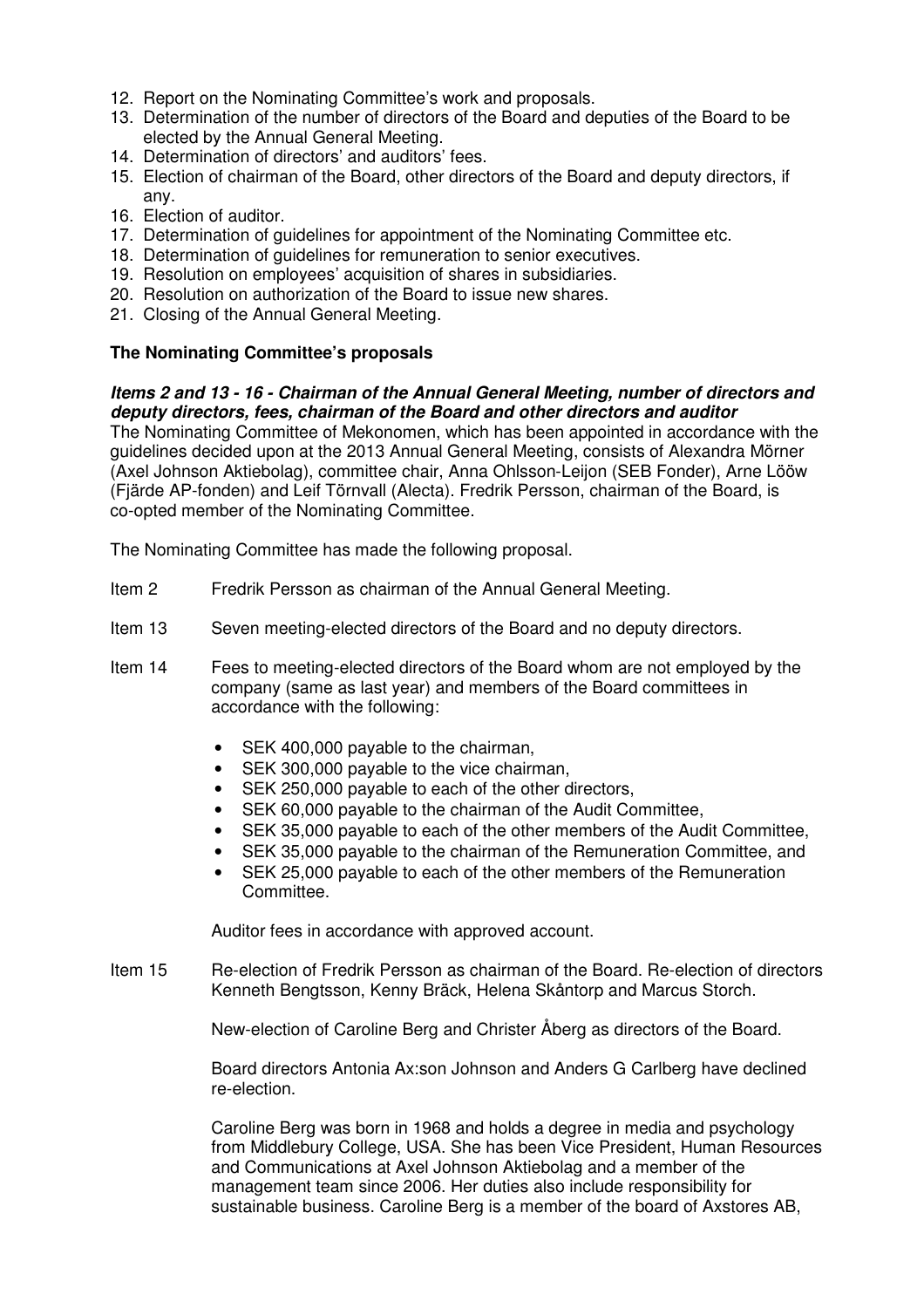Åhléns AB, Axel Johnson International Aktiebolag, AxFast AB, Filippa K Group AB, and a deputy director of Martin & Servera Aktiebolag. She is also Chairman of the Erik and Göran Ennerfelt Foundation for International Studies for Young Swedes. Caroline Berg will be elected as Vice Chairman of the Board of Axel Johnson Aktiebolag at the company's Annual General Meeting in March 2014. In conjunction with this, she will leave the management team and a number of the aforementioned board assignments.

Christer Åberg was born in 1966 and is since 2013 CEO of Orkla Confectionery & Snacks, with operations in the Nordic and the Baltic regions. From 2009 to 2013 Christer Åberg was CEO of Arla Foods AB, with operations in Sweden and Finland. He previously held the post of Managing Director of Atria Scandinavia AB and has held management positions at Unilever, in the Nordic region and internationally. Christer Åberg is a member of the board of AB Svenska Spel, SBAB Bank AB and MECA Scandinavia AB.

Item 16 New-election of the chartered auditing firm PricewaterhouseCoopers AB as the company's auditor from the conclusion of the Annual General Meeting 2014 to the conclusion of the Annual General Meeting 2015. The auditing firm has stated that, provided that the Nomination Committee's proposal is approved by the Annual General Meeting, the authorized public accountant Lennart Danielsson will be chosen as auditor in charge.

#### **Item 17 - Guidelines for appointment of the Nominating Committee etc**

The Nominating Committee proposes that the Annual General Meeting 2014 adopts the following.

Mekonomen shall have a Nominating Committee consisting of four directors. The four largest shareholders of Mekonomen shall be contacted by the board of directors based on the record provided by Euroclear Sweden AB on the registered shareholders of the company as of 31 August 2014. Each of the four largest shareholders shall be entitled to appoint one member each. Should any of the four largest shareholders abstain from its right to appoint a member to the Nominating Committee, the right to appoint such member shall transfer to the subsequent largest shareholder. The chairman of the Nominating Committee shall, unless its members agree otherwise, be the member representing the largest shareholder.

The Nominating Committee's composition shall be publicly announced by Mekonomen as soon as the Nominating Committee has been appointed. The Nominating Committee's mandate period runs until a new Nominating Committee has been appointed.

If a member of the Nominating Committee leaves the committee before its assignment has been completed or if a material change occurs in the ownership structure after the appointment of the Nominating Committee, the Nominating Committee's composition shall be changed in accordance with the above procedure. A shareholder who has appointed a member to the Nominating Committee is always entitled to replace such member or appoint a new member should its member leave the assignment.

Changes in the Nominating Committee's composition shall be publicly announced on Mekonomen's website.

Fees will not be paid to the members of the Nominating Committee.

The Nominating Committee is tasked with submitting recommendations for the following ahead of the Annual General Meeting:

- Chairman to preside over the Annual General Meeting,
- The number of directors and deputy directors,
- Directors' and auditor's fees, and any special fees for committee work,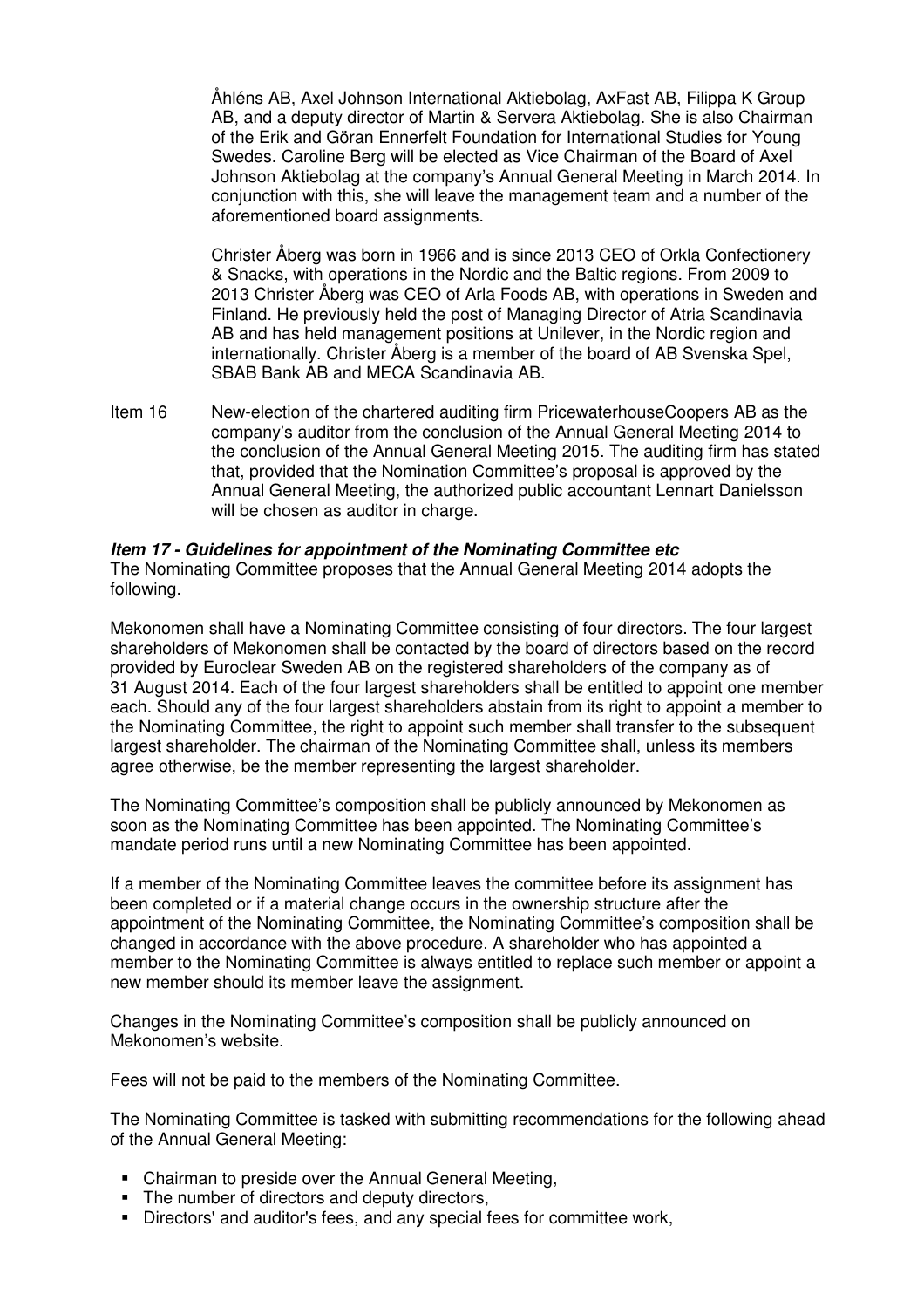- Chairman and other directors of the Board,
- **Auditors.**
- Guidelines for appointment of the Nominating Committee.

The Nominating Committee shall in connection with its assignment fulfil the duties which, according to the Swedish Code of Corporate Governance, are incumbent upon Mekonomen's nominating process, and at the request of the Nominating Committee, Mekonomen shall provide personnel resources, such as a secretarial function for the committee, to facilitate its work. Where needed, Mekonomen shall also be able to bear reasonable cost for external consultants which are deemed by the Nominating Committee to be necessary for the committee to fulfil its assignment.

# **The Board of Directors' proposals**

# **Item 10 – Dividend and record date**

The Board proposes a dividend of SEK 7.00 per share and 11 April 2014 as record date for dividend. Given the proposed record date, dividends are expected to be paid out via Euroclear Sweden AB on 16 April 2014. The last day to trade in Mekonomen's shares including the right to the dividend is 8 April 2014.

#### **Item 18 - Guidelines for remuneration to senior executives**

The Board proposes that the Annual General Meeting 2014 adopts the following guidelines for remuneration to senior executives.

The Board is of the opinion that it is highly important that there is a clear relationship between the remuneration and the values and financial objectives of the Mekonomen group, both in the short and the long term. The Board's proposal for guidelines for remuneration entail that the company shall offer competitive compensation, which will enable the Mekonomen group to recruit and keep executives, and that the criteria for deciding the compensation shall be based on the importance of the individual's work duties as well as their competence, experience and performance. The compensation shall consist of the following components:

- **fixed base salary,**
- variable remuneration.
- **pension benefits,**
- other benefits, and
- severance terms.

The guidelines include the group management, currently consisting of five senior executives including the CEO.

The remuneration shall be decided by the Remuneration Committee of the Board. The remuneration to the CEO shall however be decided by the Board in its entirety.

# Fixed base salary

Mekonomen shall offer a fixed base monthly salary which shall be competitive in comparison with the market conditions. The fixed salary constitutes compensation for committed work performed at a high professional level, which creates added value for the customers, shareholders and personnel of Mekonomen.

# Variable remuneration

In addition to the fixed base salary, Mekonomen shall offer variable short term as well as long term remuneration which shall be based on the fulfilment of Mekonomen's objectives for:

- the result of the Mekonomen group, and
- **Individual qualitative parameters.**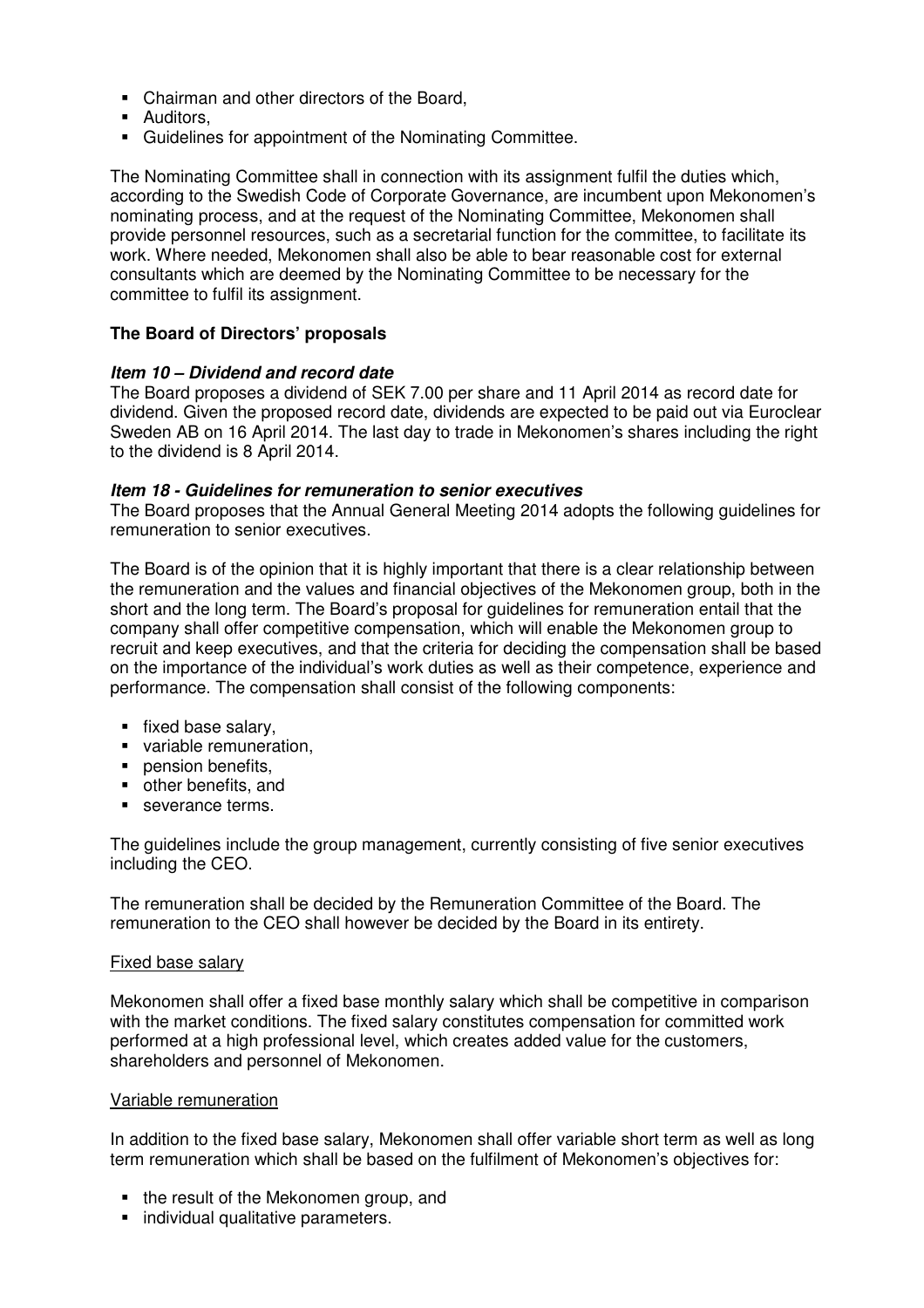The allocation between base salary and variable compensation shall be proportionate to the responsibility and authority of the executive.

The short term variable compensation to the CEO amounts to a maximum of 60 per cent of the base salary and the other executives' to a maximum of 33 per cent of their respective base salary.

The long term variable compensation shall be calculated on the result of the Mekonomen group for the financial years 2014 - 2016. In addition to the five members of the group management, a number (approximately seven) of selected business critical employees will be offered to partake in the long term program. The criteria for deciding the amount for each individual is decided by the Remuneration Committee of the Board of Directors (except for the CEO, whose criteria is set by the Board of Directors in its entirety). The total cost for Mekonomen over the period for this program is MSEK 24. An additional requisite for disbursements under the long term program is that the average share price of the Mekonomen share on NASDAQ OMQ Stockholm on the last trading day in December 2016 shall exceed the OMX Stockholm PI index for the program period.

The right to variable compensation expires upon resignation made by a senior executive, provided resignation precedes the disbursal of the compensation.

#### Pension benefits

Pension benefits are paid with an amount based on the Swedish ITP-plan or the corresponding system for employees abroad. The pension qualifying income is the fixed base salary. However, the CEO's pension benefit amounts instead to a maximum of 29 per cent of the fixed base salary.

#### Other benefits and severance terms

A maximum notice period of twelve months applies. Severance pay upon termination from the company amounts to a maximum of twelve month's salary. The notice period for senior executives, by their own initiative, is six months.

Other benefits consist mainly of car benefit.

#### Information on previously decided remuneration

All previously decided remuneration that has not yet been paid out is within the parameters set out above.

#### Authorization of the Board

The Board is authorized to depart from these guidelines, if in an individual case there are special reasons for doing so.

The guidelines adopted by the Annual General Meeting 2013 have been followed.

#### **Item 19 - Employees' acquisition of shares in subsidiaries**

The Board proposes that the Annual General Meeting 2014 resolves to adopt the following.

The Mekonomen group of companies contains wholly and partly owned Swedish and non-Swedish companies which operate Mekonomen stores throughout the Nordic region, so-called store companies. The partners in these store companies are, alongside the Mekonomen group, the store manager in the store company. The Mekonomen group of companies also contains wholly and partly owned Swedish and non-Swedish companies which operate Mekonomen workshops, so called workshop companies (in addition to the workshops which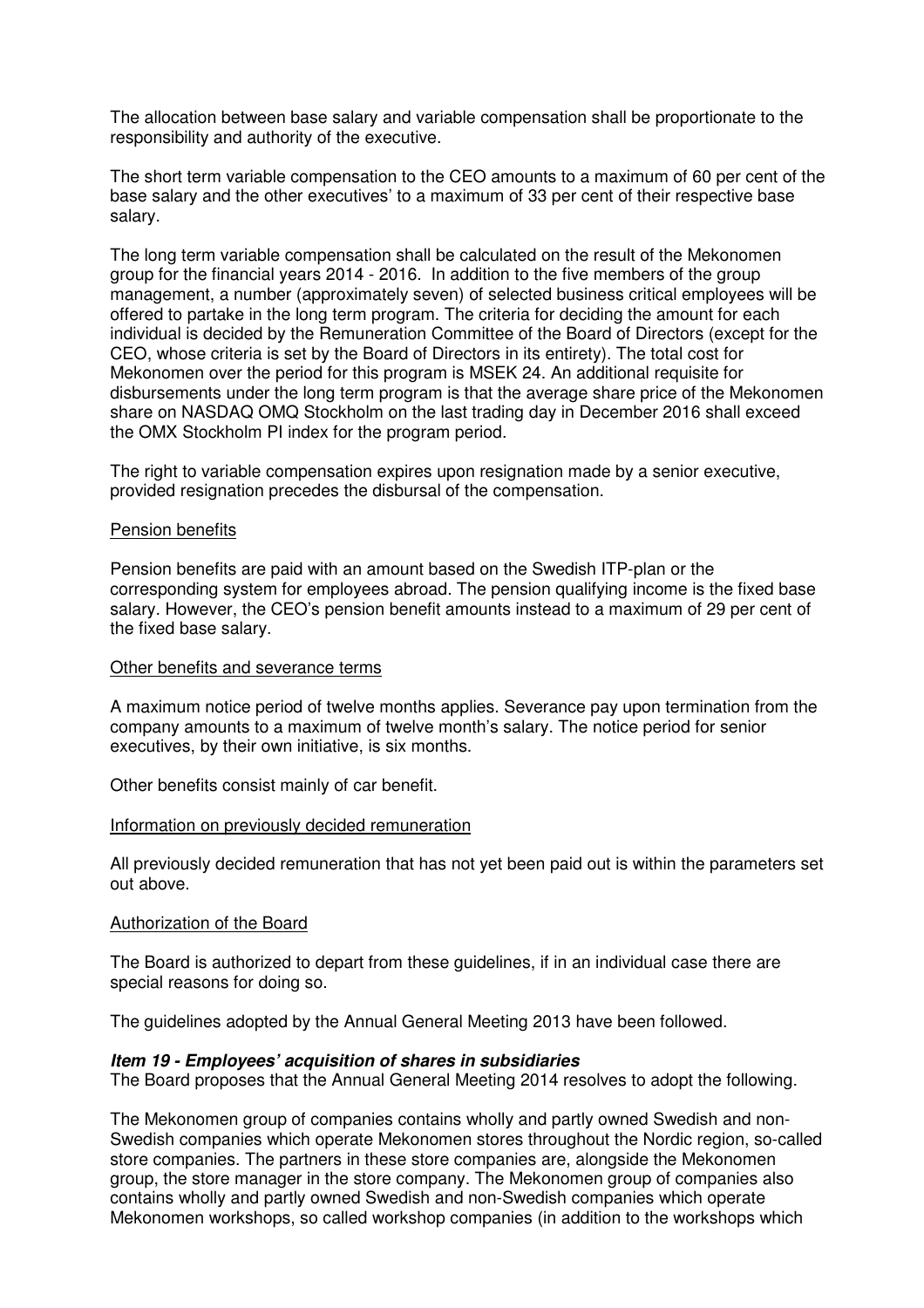are part of the Mekonomen network as independent businesses). The partners in these workshop companies are, alongside the Mekonomen group, the manager in the workshop company.

Mekonomen deems it important that the store managers and workshop managers employed by the Mekonomen group have an interest in the long term financial development of the said companies.

With the purpose of increasing the long term commitment among the store and workshop managers also in the wholly owned companies and to increase their interest in the proceeds of the stores and workshops, the Board proposes that the Annual General Meeting decides that the employed store and workshop managers in the wholly owned companies shall be entitled to acquire shares in the relevant company through the purchase of existing shares, in order to make such managers partners in the store or workshop companies.

The thus acquired shares shall amount to a maximum of nine (9) per cent of the total shares in each company. The Mekonomen group will thus hold shares corresponding to at least 91 per cent.

The acquisitions shall be made at market value. Payment for such shares shall be made in cash. The acquisitions shall be completed no later than 31 December 2014.

As a result of the resolution adopted by the Annual General Meeting 2013 on the corresponding matter, two store and work shop managers have become shareholders in their respective company. The Board deems this outcome satisfactory and is of the opinion that other store and work shop managers should be offered to acquire shares in the company in which they are employed also during 2014, in accordance with the principles which were adopted by the Annual General Meeting 2013.

The Mekonomen group currently contains 83 wholly owned store companies which operate 210 stores and 68 partly owned companies which operate 79 stores. The Mekonomen group further contains eleven wholly owned and seven partly owned companies which operate 24 workshops.

# **Item 20 - Authorization of the Board to issue shares**

The Board proposes that the Annual General Meeting 2014 resolve to adopt the following.

The Board is authorized, for the time period until the next Annual General Meeting, at one or several occasions, with or without preferential rights for the shareholders, to resolve upon new issues of a maximum of 3,590,149 shares.

Such decision on new issue may include provisions that payment, in addition to cash payment, may be made in kind, through set-off or as else is set forth in chapter 13 section 5 paragraph 1 item 6 of the Swedish Companies Act.

The reason for the proposal is to enable Mekonomen to issue shares as payment in relation to acquisitions of companies or parts of companies and/or of assets, which the Board deems to add value to the business of the Mekonomen group, and to be able to raise capital for such acquisitions.

The subscription price for shares in a new issue made under the authorization and which is made without the shareholders' preferential rights shall be market-based. The Board is also authorized to further resolve upon other terms.

The Board, the CEO or any person empowered by the Board, is authorized to make minor amendments to the resolutions set out above to the extent necessary in connection with the filing of requisite documents with the Swedish Companies Registration Office.